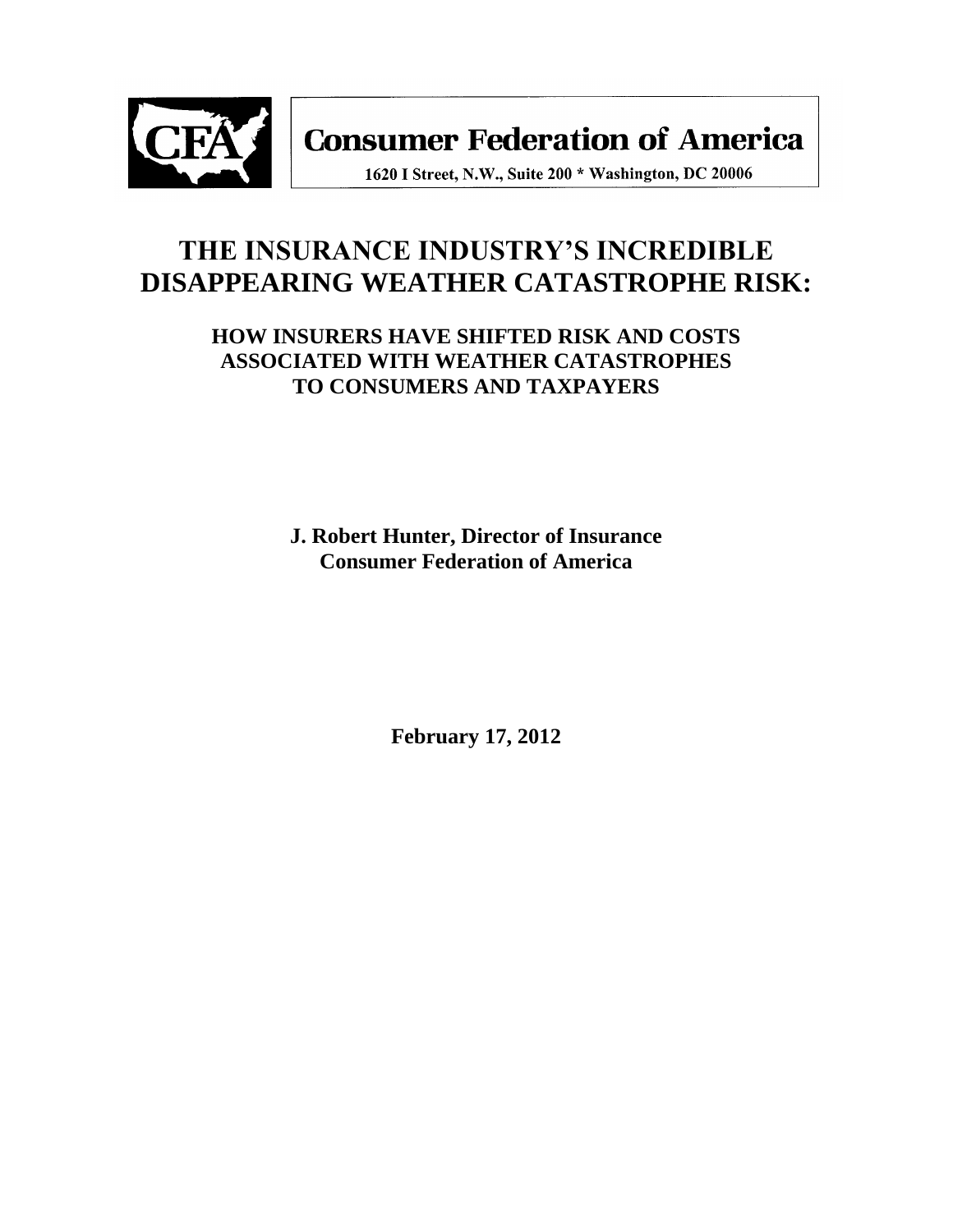*Insured losses from catastrophes around the globe totaled an estimated \$108 billion in 2011, the second highest year in history. More than \$30 billion of those losses occurred in the United States, likely the fifth or sixth most expensive year on record. Since 2004, storms like Katrina, Rita, Wilma and Ike, combined with other events have resulted in nearly \$200 billion in catastrophe claims paid to millions of home, business and vehicle owners.*

Robert Hartwig, President of the Insurance Information Institute<sup>1</sup>

The question of how insurers deal with weather catastrophes, especially in years in which multiple events occur, has serious policy implications for Americans. In short, how can insurers handle all this risk, and is it legitimate to shift these costs to consumers and taxpayers?

While insurance executives frequently remind the public and regulators of the frequency and severity of catastrophic events, industry data demonstrates that insurers have significantly and methodically decreased their financial responsibility for these events in recent years and shifted much of this risk to consumers and taxpayers. Some of the savings they have achieved is the result of the use of reinsurance and wise risk diversification strategies. However, most these savings have been achieved by hollowing out the coverage in homeowners insurance policies and raising rates. Insurers have also exposed taxpayers to more disaster assistance payouts and shifted high risk homes to state pools. This study investigates and analyzes the significant weather catastrophe risk-shift that has occurred in the last twenty years and offers recommendations to stop insurers from continuing to illegitimately shift costs and risks to taxpayers and consumers.

# **CATASTROPHES: ONCE A SERIOUS PROBLEM FOR INSURERS**

The fact is that catastrophic weather events were once a serious problem for insurers. Consider the following charts: $\frac{2}{3}$ 



<sup>&</sup>lt;sup>1</sup> "III Response to Americans for Insurance Reform Report," December 15, 2011.

<sup>&</sup>lt;sup>2</sup> The data underlying these charts can be viewed at Addendum A.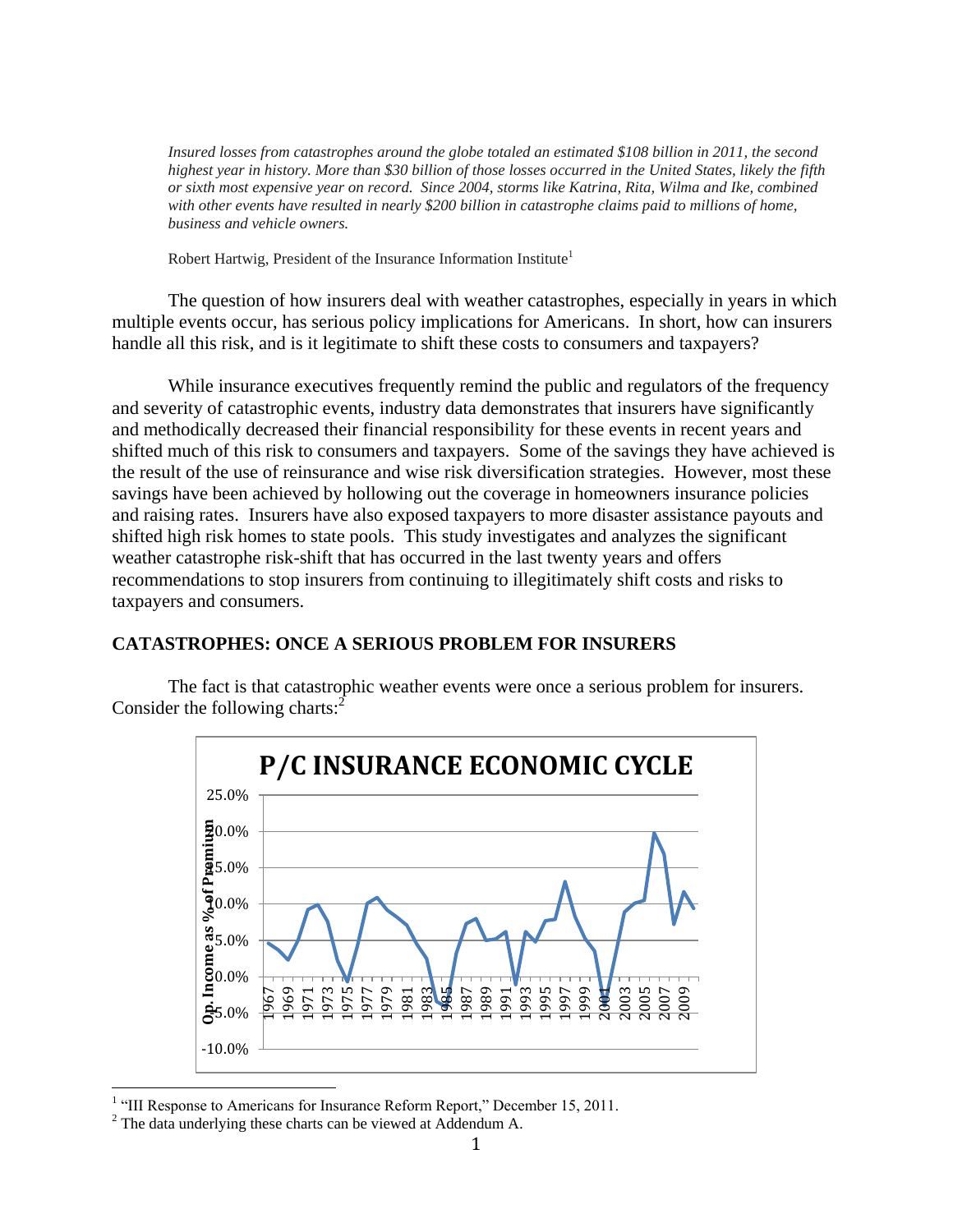

"P/C L/R" is total property/casualty insurance losses divided by premium, called the "loss ratio." "HO L/R" is the loss ratio for the homeowners' insurance line of insurance.

The first chart illustrates the insurance industry economic cycle, showing operating income as a percentage of premium for the entire property-casualty insurance business over the last thirty years. There is a strong cyclical pattern to the industry's results. Periodically, insurers' profits decline to the break-even point. This is followed by what is known as a "hard market," in which coverage is hard to get and prices rise sharply. For example, a hard market began in 1975. Profits rose quickly thereafter and then, slowly, declined during the soft market until 1985, when another hard market started as profits dropped to zero and even a bit below that. A soft market began in 1987 and stayed in place until profits bottomed out again in 2001. The market is still soft as 2012 begins, but declining profits indicate that a hard market might be on the way. In fact, insurers are hoping for a hard market soon.<sup>3</sup>

One noteworthy aspect to the first chart is the sharp drop in overall property-casualty profits in 1992. What caused that one-year deviation from the normal cycle? The answer is that Hurricane Andrew adversely affected the insurance industry. Overall property-casualty profits fell that year by seven points as a direct result of Andrew. This is exactly what one would expect when a huge catastrophe occurs, because this is why Americans buy insurance, to cushion such occasional blows.

The impact of Hurricane Andrew can also be clearly seen in the second chart. Net loss ratios of the property-casualty industry increased by about seven points because homeowner's insurance profits were reduced by a whopping 40 points by Andrew.

These charts demonstrate that at one time -- when hurricane Andrew hit in 1992 - insurers bore much of the financial risk of hurricanes. This trend clearly changed in the last decade, in which seven of the most destructive ten disasters in American history occurred, according to the Insurance Information Institute.<sup>4</sup>. The huge hurricane damages of 2004 (four

<sup>&</sup>lt;sup>3</sup> "Repeat Offenders: How the Insurance Industry Manufactures Crises and Harms America," Americans for Insurance Reform, December 2011.

<sup>&</sup>lt;sup>4</sup> See [http://www.iii.org/facts\\_statistics/catastrophes-us.html.](http://www.iii.org/facts_statistics/catastrophes-us.html)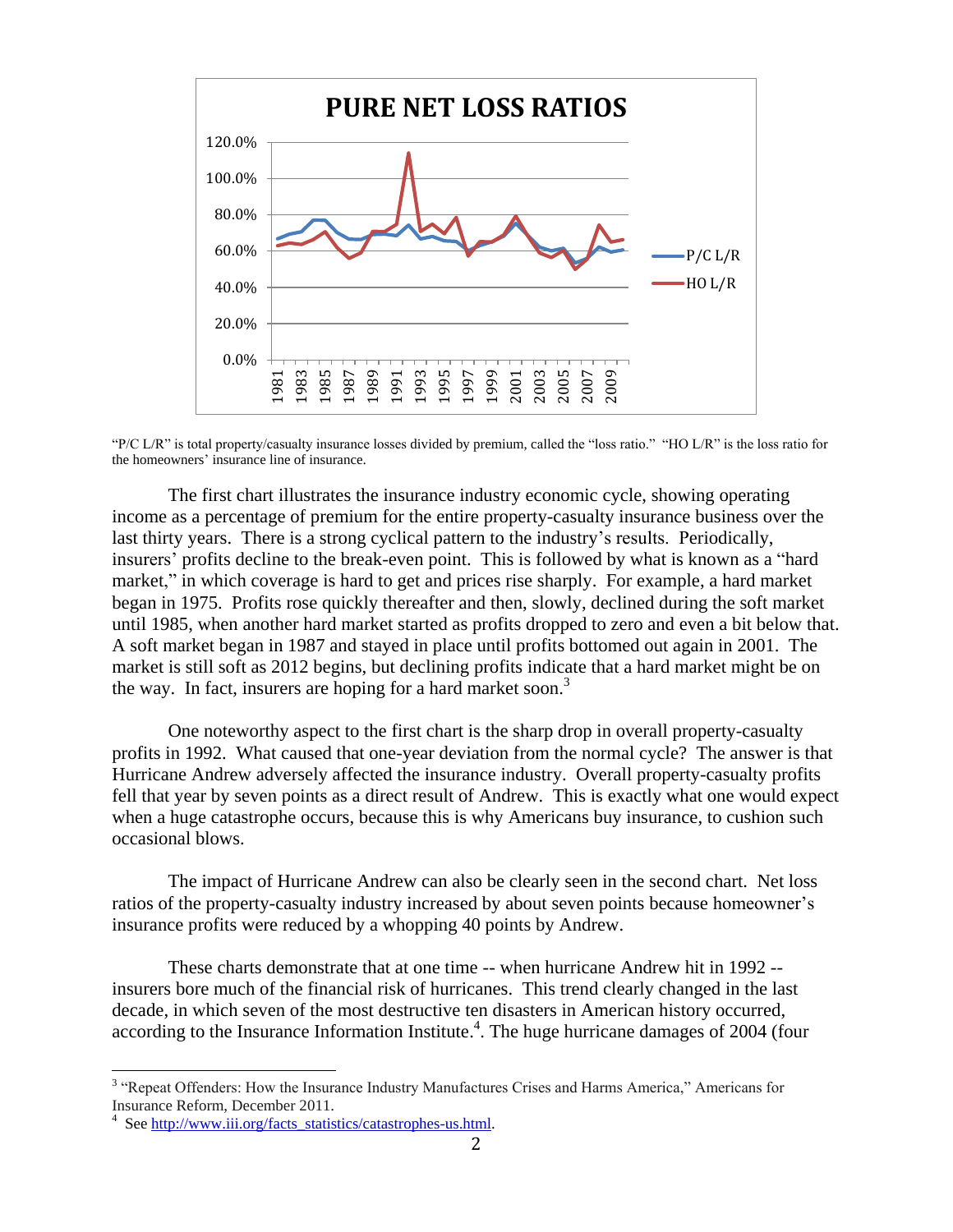Florida hurricanes) and 2005 (Katrina and other hurricanes) had almost no impact on the overall property-casualty loss ratio or even the homeowners insurance loss ratio, as shown by the above chart.

One factor that illustrates the trend of large events having minimal impact on insurers is the increasing surplus that property casualty insurers have accumulated in recent years. One would expect that, in years when large hurricane events occurred, insurers losses would increase, leveling out or even decreasing surplus over time. This has not occurred.



### **INSURERS HAVE NOW "MASTERED" CATASTROPHIC EVENTS**

When four hurricanes hit Florida in 2004 and Hurricane Katrina pummeled the Gulf Coast in 2005, there was no noticeable impact on the overall profits or loss-ratios of propertycasualty insurers in either year. An examination of just the loss ratios for homeowners' insurance in those two years shows an impact from the storms that is not noticeable. According to the Insurance Information Institute,<sup>5</sup> Hurricane Andrew resulted in overall losses of \$28 billion, of which \$17 billion (64 percent) were paid out in insured losses. Hurricane Katrina resulted in overall losses of \$125 billion, of which insurers paid out \$62 billion (just under 50 percent). Had the payout ratio for Katrina been the same as for Andrew, insurers would have paid out \$80 billion, or \$18 billion more than they did. The bottom line in these comparisons is that, if insurers had not reduced policyholder coverage and increased rates after Hurricane Andrew, they would have paid out almost 30 percent more to them

How is it possible that the property-casualty industry's surplus would sharply increase as the number and severity of catastrophic weather events also increases? The primary reason is that the insurers have "mastered" hurricanes by shifting the lion's share of the risk and costs to consumers and taxpayers. In other words, property-casualty insurers have paradoxically emerged as masters of risk avoidance, rather than continuing their historic role of risk taking.

<sup>&</sup>lt;sup>5</sup> See [http://www.iii.org/facts\\_statistics/catastrophes-global.html.](http://www.iii.org/facts_statistics/catastrophes-global.html)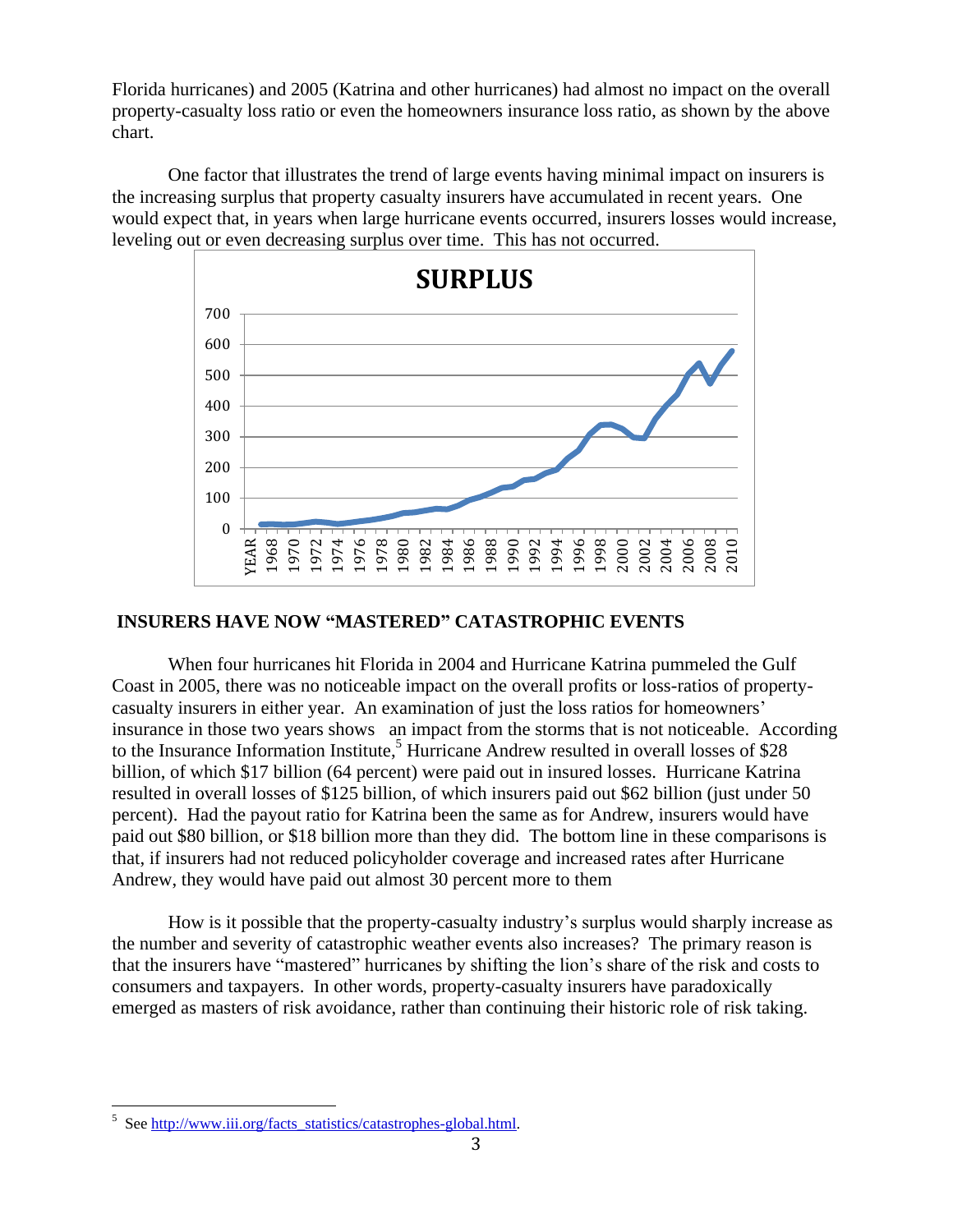### **HOW INSURERS REDUCED THEIR HURRICANE LOSSES AND SHIFTED RISK TO CONSUMERS AND TAXPAYERS**

First, insurers have made intelligent use of reinsurance, securitization and other risk spreading techniques.<sup>6</sup> Some insurers now spread risk by issuing securities that couple the threat of a catastrophic event with the purchase of construction stocks that would likely increase in value if a catastrophic event occurs and the demand for construction increases. The use of this kind of creative approach to diversify risk is wise.

Second, after Hurricane Andrew, insurers changed ratemaking techniques by using computer models to project either 1,000 or 10,000 years of weather experience. While this caused huge price increases to consumers at the time, consumer leaders supported this change because insurers appeared to be genuinely surprised by the level of damage caused by Hurricane Andrew and promised that the models would bring long-term stability to prices. The model contained projections of periods of intense activity and very large hurricanes, as well as periods of little or no activity, and based rates on these estimates.

However, Risk Management Solutions (RMS) and the other risk modeling companies have recently stopped using this scientific method to project storms over a 1,000 or 10,000-year period and are now using one to five-year projections. This has caused at least a 40 percent jump in loss projections in Florida and the Gulf Coast and a 25 percent jump in the Northeast. This move reneges on promises of pricing stability made by insurers in the mid-1990s and has led to rates that are excessive. Insurance rates on the coasts have soared for property risks, homes and businesses in the last few years.

Third, insurers have sharply hollowed out the catastrophe coverage offered to consumers in recent years by placing a number of new requirements on policyholders and limits on coverage in policies:

- Deductibles of 2 to 5 percent have been imposed with little fanfare or notice. This reduction in coverage was accompanied in many cases by large rate increases.
- Caps on replacement costs and other limits on needed coverage. State Farm, for instance, caps payments for increased rebuilding costs at 20 percent. Other insurers allow no increased payments at all. A consumer who buys a \$100,000 policy would receive only \$100,000 to rebuild from some insurers, and \$120,000 from State Farm, even if the cost of repairs skyrockets after a storm due to increased demand for materials and labor. Costs can also increase when homeowners are required to make special repairs to comply with building codes that were enacted after a home was first constructed. For example, many municipalities require such code upgrades to comply with the National Flood Insurance Program if a home is more than 50 percent damaged by a flood.

<sup>6</sup> This report is focused on the primary insurance market, not the reinsurance market. The worldwide reinsurance market has had rather stable catastrophe prices since 2002, with "rates on line" – defined by the reinsurer Guy Carpenter as "Premium divided by indemnity (claims paid). A British term for the rate which, when multiplied by the indemnity, would produce the premium." in a tight range since 2002. The highest rate on line observed in the data was in 1993 as Andrew severely impacted pricing. Today prices are stable because the catastrophe reinsurance sector "was overcapitalized by more than US \$20 billion, or 12 percent at the beginning of 2010." This led to share buy-backs by many reinsurers. (Material in this footnote based on "World Catastrophe Reinsurance Market," Guy Carpenter, September 2010.)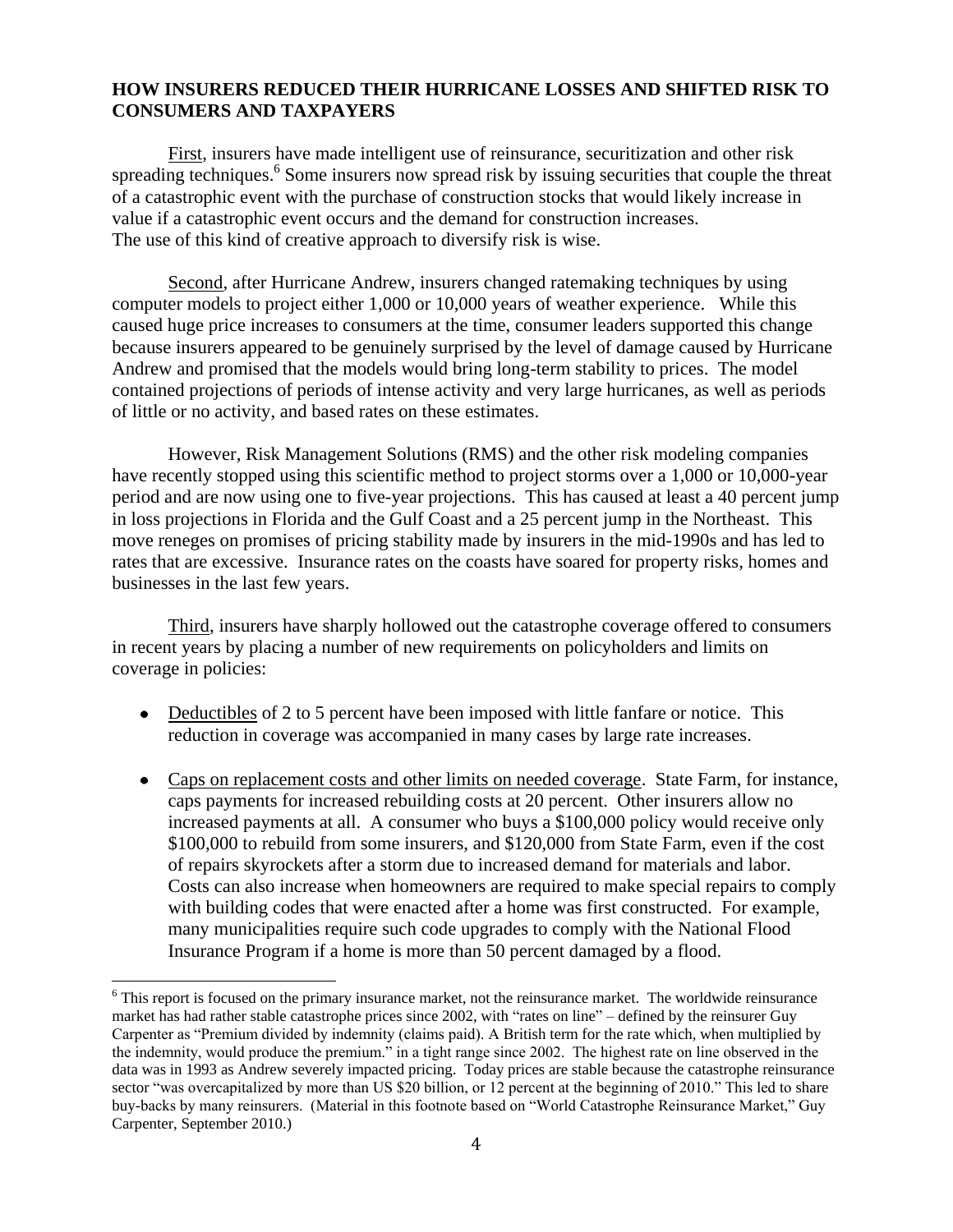Reimbursement for costs incurred to comply with building codes is now excluded from many homeowners' insurance policies. Coverage for mold mitigation is also now excluded from most policies. Given the surge in demand for home building and repair that occurs in the wake of a hurricane, and corresponding increases in prices, and new coverage exclusions, these changes significantly shift risk and costs to consumers.

• "Anti-concurrent-causation" clauses. This is the most draconian reduction in coverage that insurers have attempted to impose in recent years. It removes all coverage for wind damage if another, non-covered event (usually a flood) also occurs, regardless of the timing of the events. Under this anti-consumer measure, if a hurricane of 125-miles-perhour rips a house apart but hours later a storm surge floods the property, the consumer would receive no reimbursement for wind losses incurred.

Given the cutbacks in coverage that have occurred in coastal areas, there is a serious question as to whether this diminished coverage is worth the higher rates that many consumers must pay. However, most consumers have no option but to purchase such coverage as it is required by lenders or the law or both. Demand for insurance is relatively inelastic.

Insurers have claimed that they are facing higher risks because of a sharp increase in the number of people and amount of construction in areas of the country vulnerable to earthquake and hurricane disasters. This claim was investigated in 2006 by the Los Angeles Times investigative reporter Peter Gosselin, who wrote that:

…Key statistics don't support the argument….Census figures…show that the population of coastal and earthquake counties grew at an annual average rate of 1.56 percent between 1980 and last year. But they show that the U.S population grew at a reasonably close pace of 1.24 percent.

Gosselin interviewed Judith T. Kildow, director of the government-funded National Ocean Economics Program at California State University at Monterey, who said, "You simply cannot make the case from the numbers that America's coastal counties have grown at a disproportionately faster rate than the country as a whole over the last 25 years.<sup> $7\text{ }$ </sup>

Fourth, insurers have also shifted risk, sometimes onto taxpayers. Taxpayers are exposed by the high deductibles, anti-concurrent causation and other limits on coverage as disaster relief will fill in what insurers used to cover.

Taxpayers might also be called upon to subsidize state-run insurers-of-last resort, which were sharply populated by insurers non-renewing tens of thousands of homeowner and business properties. Allstate, the leading exemplar after Hurricane Andrew, emerged once again as the company that was most aggressive in refusing to renew homeowner's policies in the wake of Hurricane Katrina. After Hurricane Andrew, Allstate threatened to non-renew 300,000 South Floridians, leading the state of Florida to place a moratorium on such precipitous actions. After Hurricane Katrina, Allstate non-renewed thousands of homeowners, even many on Long Island, New York and Cape Cod, Massachusetts. Allstate has also announced that it will no longer offer new homeowner's policies in many states, from Connecticut to Delaware, and has refused to

<sup>&</sup>lt;sup>7</sup> "The New Deal – Insurers Learn to Pinpoint Risks – and Avoid Them," Peter Gosselin, Los Angeles Times, November 28, 2006.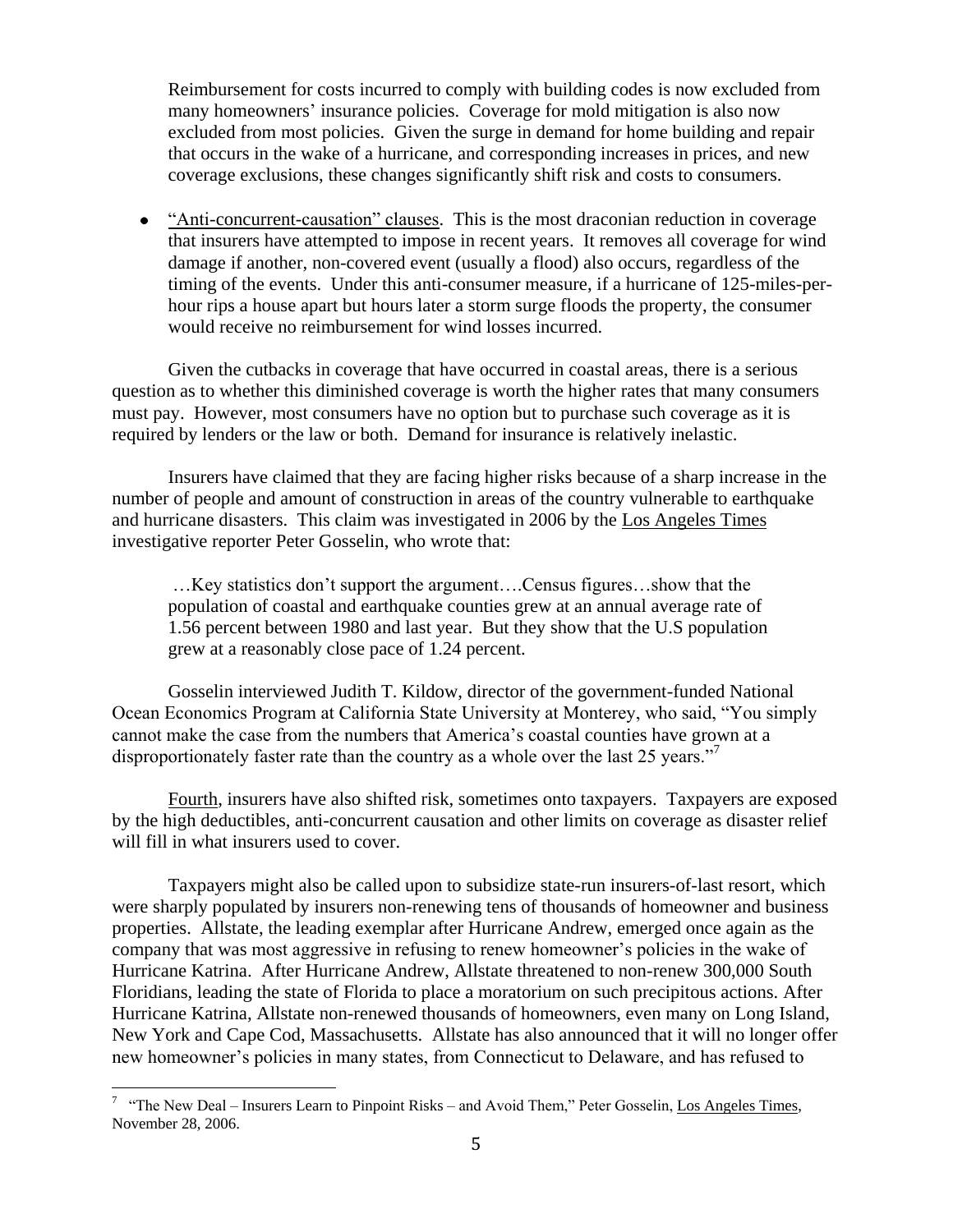write new business in large portions of other states, such as Maryland and Virginia. Other insurers have also cut back coverage on the nation's coasts (See Addendum B, for more information).

Insurers have become quite adept at convincing government to use tax dollars to help them avoid risk. Consider the federal Terrorism Risk Insurance Act (TRIA), the California Earthquake Authority, Citizen's Insurance in Florida, and wind "pools" in a number of other states. The state pools have become the largest writers of insurance in some states<sup>8</sup>. Such an arrangement allows insurers to "cherry-pick" these states, keeping the safest risks for themselves and shifting the highest risks onto the taxpayers of the state, thereby socializing high-risk, potentially unprofitable policies and privatizing the low-risk, profitable business. This adverse result for policyholders and taxpayers is hardly surprising. It is akin to "solving" the health insurance crisis by requiring states to cover sick or terminally ill patients, while the private sector writes coverage for young and healthy consumers. Allstate has also led efforts at the federal level that failed to create a taxpayer-backed program modeled on TRIA to reinsure the private market against the perils of wind and other weather damage.

### **INSURERS COULD EASILY HANDLE CATASTROPHE RISK THEY ARE AVOIDING BECAUSE THEY ARE SIGNIFICANTLY OVERCAPITALIZED**

In determining whether the property-casualty insurance industry is adequately capitalized, one must first examine the losses incurred for major catastrophe or terrorism events. According to the Insurance Information Institute, the top ten insured loss disasters for property were:

## **EVENT**<sup>9</sup>

 $\overline{a}$ 

 **PRE-TAX POST TAX 2010 DOLLAR LOSS** 

| 1. Hurricane Katrina, August 2005                                 |      | \$45.5 billion \$29.6 |
|-------------------------------------------------------------------|------|-----------------------|
| 2. World Trade Center, Pentagon terrorist attacks, September 2001 | 22.9 | 14.9                  |
| 3. Hurricane Andrew, August 1992                                  | 22.4 | 14.6                  |
| 4. Northridge, California earthquake, January 1994                | 17.3 | 11.2                  |
| 5. Hurricane Ike, September 2008                                  | 12.7 | 8.3                   |
| 6. Hurricane Wilma, October 2005                                  | 11.4 | 7.4                   |
| 7. Hurricane Charley, August 2004                                 | 8.5  | 5.5                   |
| 8. Hurricane Ivan, September 2004                                 | 8.1  | 5.3                   |
| 9. Hurricane Hugo, September 1989                                 | 6.7  | 4.4                   |
| 10. Hurricane Rita, September 2005                                | 6.2  | 4.0                   |

Source: Insurance Services Office (ISO); Insurance Information Institute (See http://www.iii.org/facts\_statistics/catastrophes-us.html). (Ranked on constant dollar cost to insurers)

<sup>8</sup> According to PIPSO – The Property Insurance Plans Service Office, the Florida FAIR Plan had 1.5 million policies, of which over 285,000 were high-risk coastal properties on May 2011. The Texas wind pool had 247,972 residential and 17,998 commercial policies in 2010. In 2010, Alabama's pool had 18,800 policies (mere than double the 7,800 of 2007z), Mississippi's Beach/Windstorm Plan had 46,546 policies and Georgia had 26,340 policies in its Pool.

<sup>&</sup>lt;sup>9</sup> The catastrophes were ranked by III based on size of loss in 2005 dollars, which we do not display here. What is displayed is the actual dollars in the year of the event. We calculate the post-tax figure by deducting the corporate tax rate of 35 percent.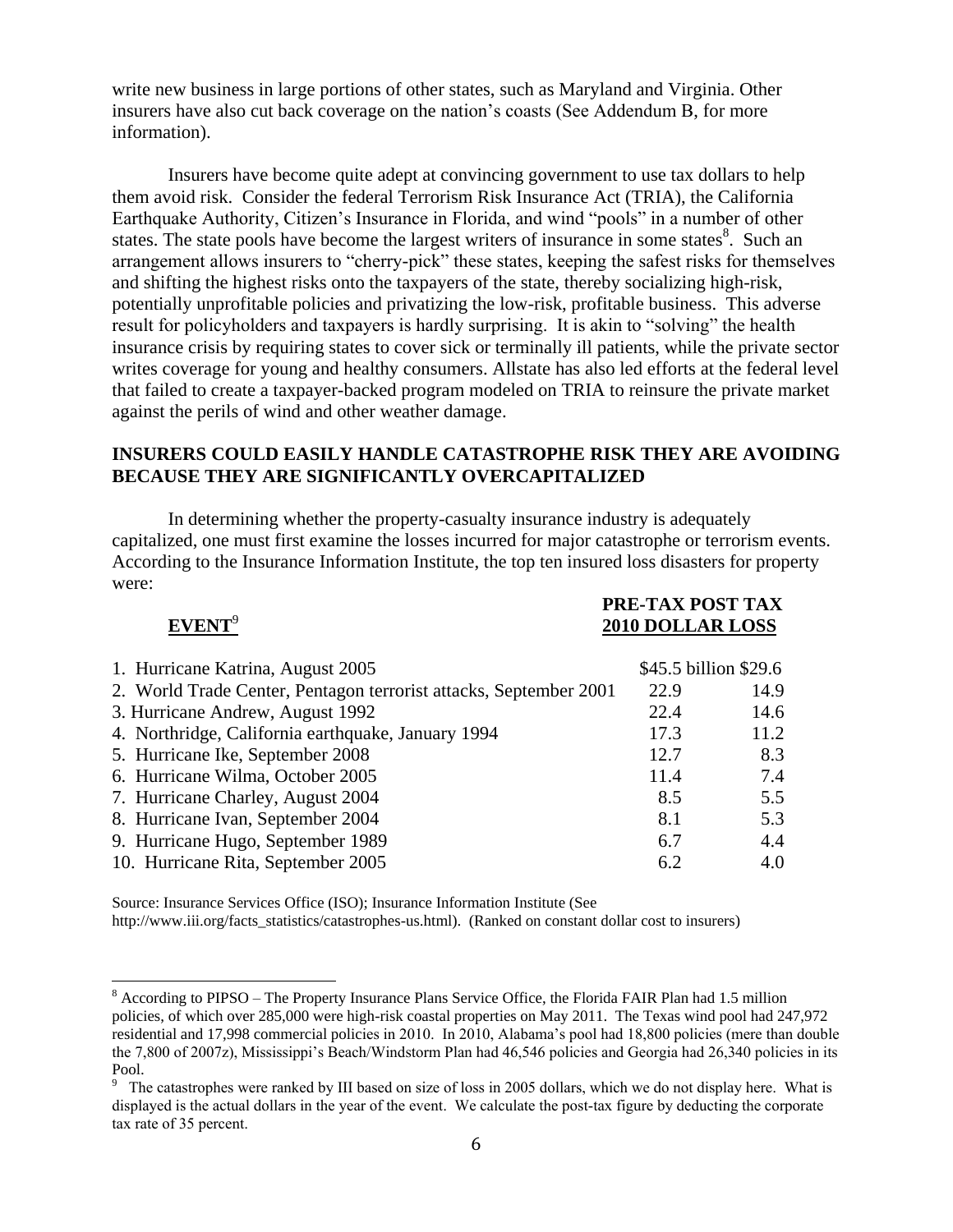Considering that property-casualty insurers now have surplus in excess of \$580 billion,  $^{10}$ catastrophes of this size are very easy to manage.

Terrorism risk is an interesting case study. While insurers are rightly concerned about a huge event, such as a nuclear, chemical or biological attack, the actual terrorism events that have occurred so far have been easily managed by private industry. There were hundreds of terrorism events in America in the 20 years leading up to the September  $11<sup>th</sup>$  attacks. In spite of this fact, insurers did not even bother to charge a separate price for terrorism coverage in their rating structures. September  $11<sup>th</sup>$  changed this practice, but even that attack was a "small" insured event compared to the industry's mammoth capital and surplus, which has grown significantly since 2001. Yet, insurers convinced the federal government to provide free reinsurance that CFA estimates has represented about a ten billion taxpayer subsidy to date.

Historically, the prime test for the solidity of the property-casualty insurance industry has been the ratio of net premiums written (NPW) to surplus, discussed above. Regulators became concerned about the financial soundness of an insurer if its ratio exceeded 3 to 1. The so-called ―Kenney Rule,‖ named after financial writer Roger Kenney, held that a safe insurer should not exceed about a 2 to 1 ratio. This guideline was introduced in the 1960s and served as the standard that insurers and regulators followed for many decades. More recently, analysts have recommended lowering the acceptable ratio to about 1.5 to 1, in recognition of some more extreme risks that insurers now face, such as catastrophic hurricanes and terrorist attacks. Net premium written to surplus ratios for almost thirty years are as follows:

| <b>YEAR</b> |      |
|-------------|------|
| 1967        | 1.80 |
| 1968        | 1.81 |
| 1969        | 2.14 |
| 1970        | 2.20 |
| 1971        | 1.84 |
| 1972        | 1.63 |
| 1973        | 2.00 |
| 1974        | 2.81 |
| 1975        | 2.50 |
| 1976        | 2.40 |
| 1977        | 2.48 |
| 1978        | 2.34 |
| 1979        | 2.14 |
| 1980        | 1.85 |
| 1981        | 1.83 |
| 1982        | 1.73 |
| 1983        | 1.65 |
| 1984        | 1.86 |
| 1985        | 1.91 |
| 1986        | 1.88 |
| 1987        | 1.87 |
| 1988        | 1.71 |

#### NPW/SURP

<sup>&</sup>lt;sup>10</sup> As of December 31, 2010, Bests Aggregates and Averages, 2011 Edition, page 366.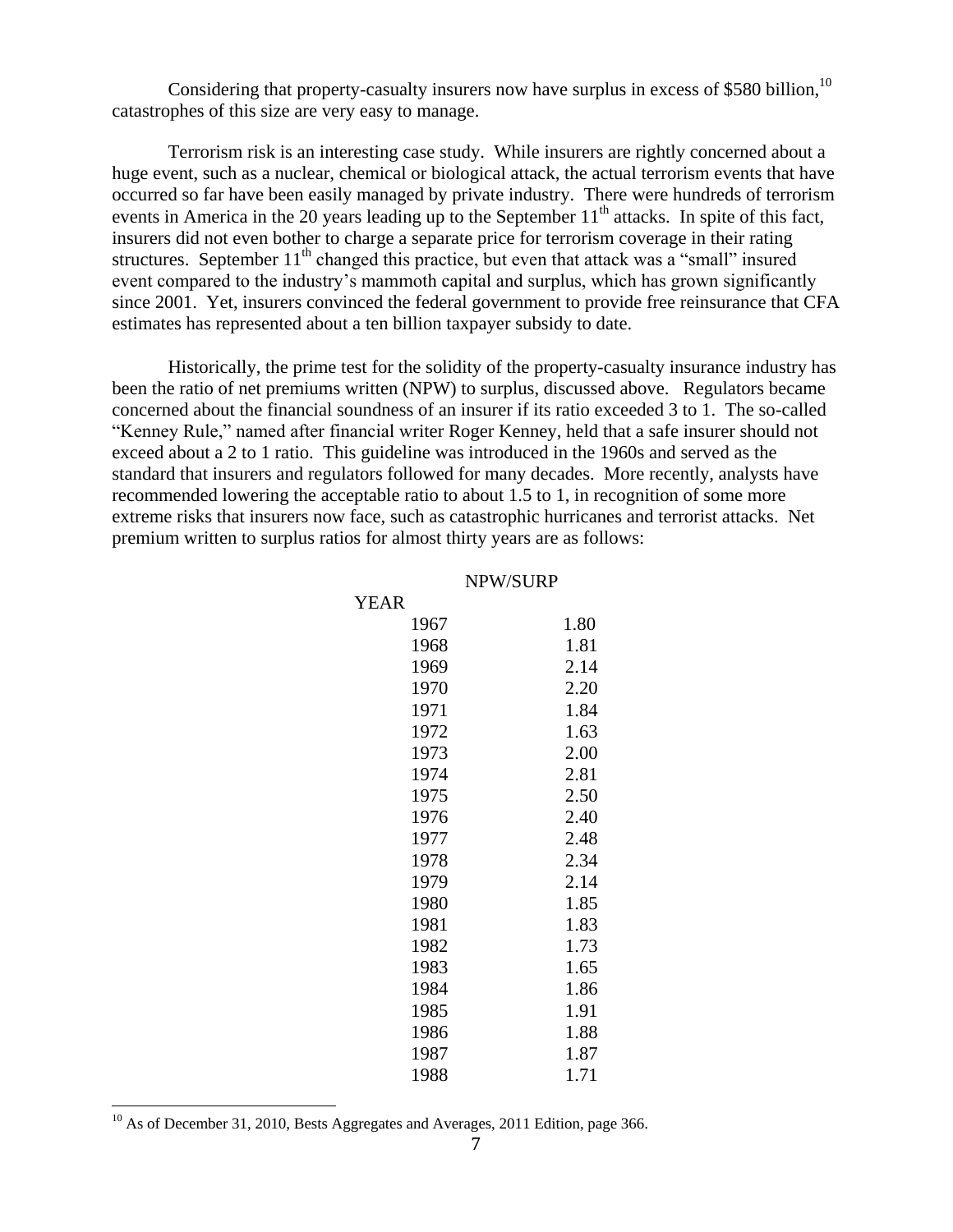| 1989                      | 1.56 |
|---------------------------|------|
| 1990                      | 1.58 |
| 1991                      | 1.40 |
| 1992                      | 1.40 |
| 1993                      | 1.33 |
| 1994                      | 1.30 |
| 1995                      | 1.13 |
| 1996                      | 1.05 |
| 1997                      | 0.90 |
| 1998                      | 0.84 |
| 1999                      | 0.85 |
| 2000                      | 0.93 |
| 2001                      | 1.10 |
| 2002                      | 1.28 |
| 2003                      | 1.16 |
| 2004                      | 1.09 |
| 2005                      | 1.00 |
| 2006                      | 0.90 |
| 2007                      | 0.84 |
| 2008                      | 0.94 |
| 2009                      | 0.80 |
| 2010                      | 0.74 |
| Source: Best's Aggregates |      |
| and Averages, 1988-2011   |      |

Property-casualty insurers have not exceeded the recommended 1.5 to 1 ratio of NPW to surplus in almost twenty-five years. The sharp downward trend in this key leverage ratio is very clear, demonstrating that the industry is now significantly overcapitalized. Here is a graphic display of these data:



Consider this startling fact: Even if all of the top ten catastrophic events, including the September 11, 2001 attack, the Northridge Earthquake, and the top eight hurricanes, had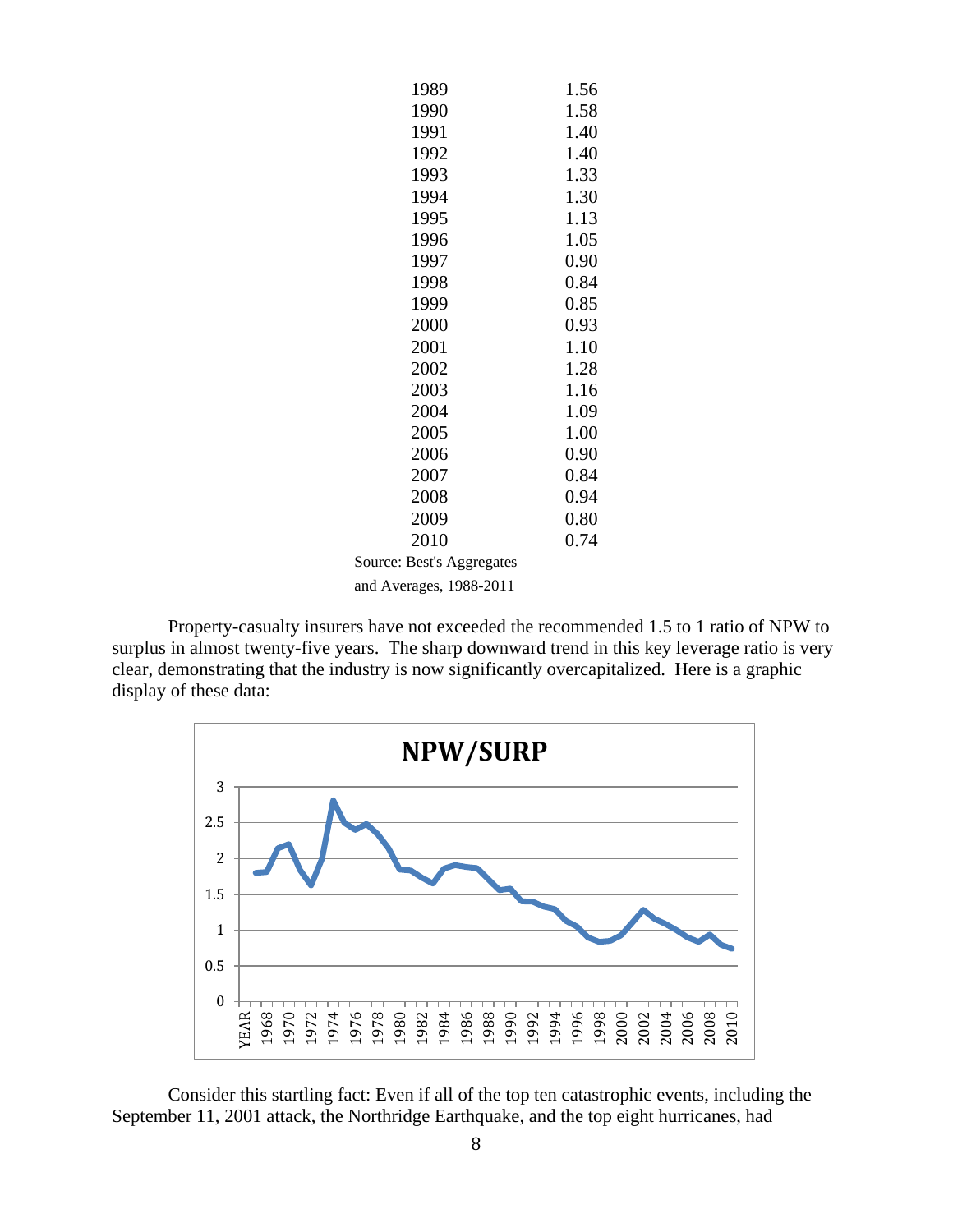occurred in the last year and had been paid for last week (a total of \$162 billion in 2010 dollars after tax<sup>11</sup>), the property-casualty industry surplus would still be at \$418 billion and the leverage ratio would still be at an ultra safe ratio 1.0.<sup>12</sup>

## **WHO PAYS WHEN INSURERS DO NOT?**

### Consumers

Data indicates that Hurricane Katrina cost \$125.0 billion, of which \$62.2 billion (just under 50 percent) was paid by insurance. Hurricane Andrew cost \$26.5 billion, of which \$17.0 billion (64 percent) was paid by insurance.<sup>13</sup>

To show the difference in coverage now that the policies have been hollowed out, consider a hypothetical \$100,000 home that incurred different levels of wind damage under the Hurricane Andrew compared to Hurricane Katrina. Assume the home had a \$500 deductible under Andrew and a 5 percent deductible under Katrina.

|          |          | Benefit after Deductible                            | Katrina as a % of Andrew |  |
|----------|----------|-----------------------------------------------------|--------------------------|--|
| Damage   | Andrew   | Katrina                                             |                          |  |
| \$10,000 | \$9,500  | \$ 5,000                                            | 53.6%                    |  |
|          |          | (Consumer pays \$500 in Andrew; \$5,000 in Katrina) |                          |  |
| \$50,000 | \$49,500 | \$45,000                                            | 90.9%                    |  |

(Consumer pays \$500 in Andrew; \$5,000 in Katrina)

Assume further that additional work must be done when it is reconstructed to bring it up to code. If, for instance, the home required \$1,000 of electrical work, the policyholder would be paid an additional \$1,000 for Hurricane Andrew in both circumstances. However, under Katrina, there would the policyholder would receive no additional payment under the policy for mandated code work.

|          | Benefit after Deductible                                                                              |          | Katrina as a % of Andrew |
|----------|-------------------------------------------------------------------------------------------------------|----------|--------------------------|
| Damage   | Andrew                                                                                                | Katrina  |                          |
|          | $$10,000 \qquad $9,500 + $1,000 \qquad $5,000$<br>(Consumer pays \$500 in Andrew; \$6,000 in Katrina) |          | 47.6%                    |
| \$50,000 | $$49,500 + $1,000$                                                                                    | \$45,000 | 89.1%                    |
|          | (Consumer pays \$500 in Andrew; \$6,000 in Katrina)                                                   |          |                          |

If the home was in a flood plain and not elevated, damages that totaled 50 percent of the home's value would trigger a "non-conforming use" under the National Flood Insurance

<sup>&</sup>lt;sup>11</sup> From Insurance Information Institute at [http://www.iii.org/facts\\_statistics/catastrophes-us.html.](http://www.iii.org/facts_statistics/catastrophes-us.html)

<sup>&</sup>lt;sup>12</sup> \$430 million in premium divided by (\$580 million in surplus less \$162 million in assumed after-tax loss) Data on Net Premiums Written and Surplus for all insurers is from A. M. Best Aggregates and Averages, 2011 Edition, Page 369.

<sup>&</sup>lt;sup>13</sup> See http://www.iii.org/facts\_statistics/hurricanes.html.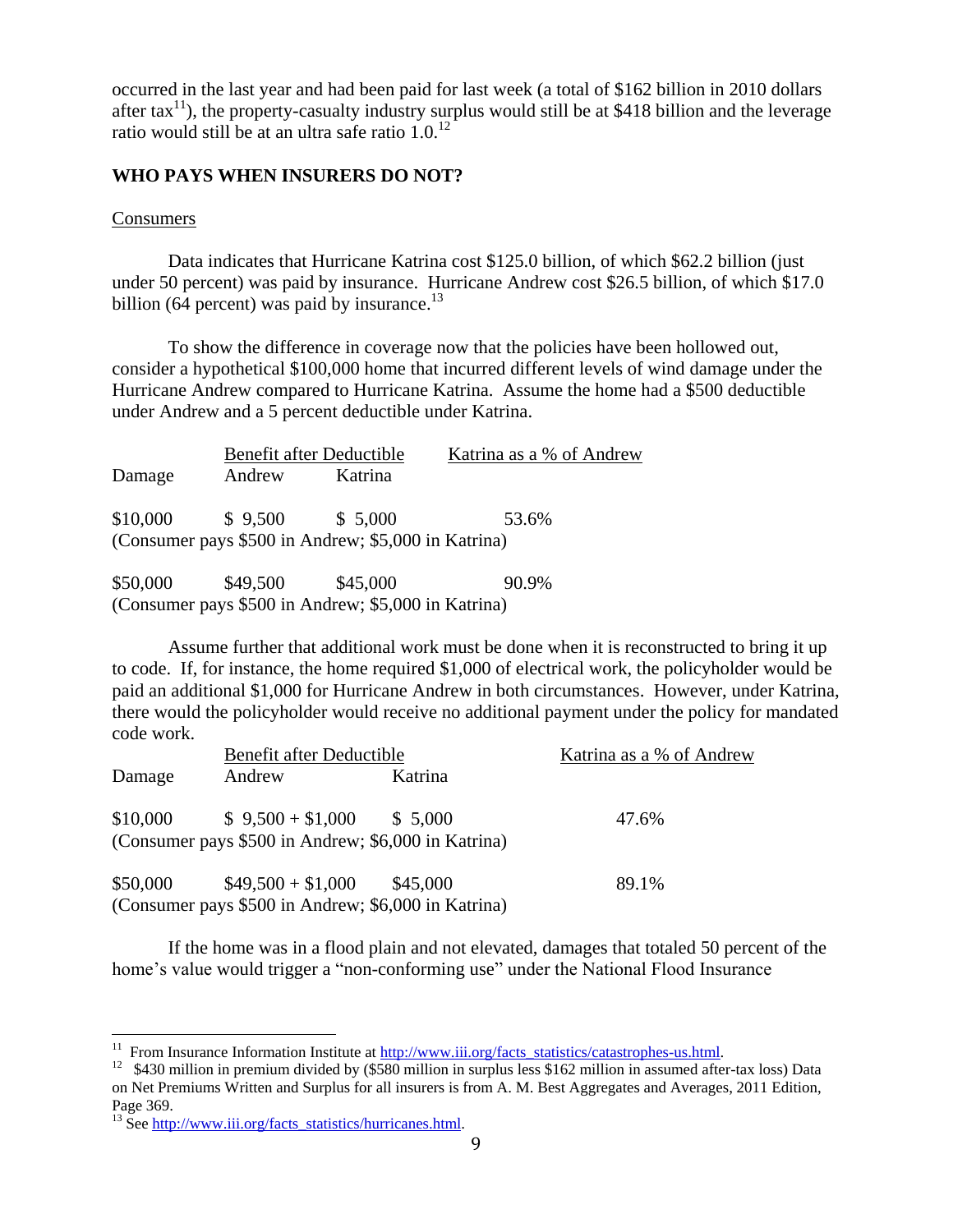Program and the home would have to be upgraded to withstand a "100-year" flood. If such an improvement costs \$10,000, the damage situation with \$50,000 in losses would be:

|          | Benefit after Deductible                                                            |          | Katrina as a % of Andrew |
|----------|-------------------------------------------------------------------------------------|----------|--------------------------|
| Damage   | Andrew                                                                              | Katrina  |                          |
| \$10,000 | $$9,500 + $1,000 + $10,000$<br>(Consumer pays \$500 in Andrew; \$6,000 in Katrina)) | \$5,000  | 24.4%                    |
| \$50,000 | $$49,500 + $1,000 + $10,000$                                                        | \$45,000 | 74.4%                    |
|          | (Consumer pays \$500 in Andrew; \$16,000 in Katrina)                                |          |                          |

It could get even worse if the home is destroyed and a demand surge of 50 percent raised the rebuilding cost for the \$100,000 home to \$150,000. If there was any additional flood damage to the home, even minor damage, (such as \$5,000) the insurer might invoke the anticoncurrent causation clause of the policy and pay nothing. If the damage is caused only by wind, but the severe damage in the area causes rebuilding costs to rise by 50 percent, the benefit situation would be:

ANDREW:  $$150,000^{14}$  less \$5,000 for flood damage plus \$10,000 flood elevation less \$500 deductible =  $$154,500$ . Consumer pays \$5,500.

KATRINA: Insurance pays nothing. Consumer pays \$160,000.

It is very clear that much of the cost that used to be paid by private insurers has been shifted to consumers, ranging from a small amount to 100 percent of what used to be paid. Much of this will be shifted again, to taxpayers, in the form of increased disaster relief payouts as discussed now.

### Taxpayers

 $\overline{a}$ 

Taxpayers are also bearing more risk. The National Flood Insurance Program is almost \$20 billion in debt because the program is poorly administered by the Federal Emergency Management Agency (FEMA) and is poorly designed. FEMA has allowed flood risk maps to become antiquated, which has resulted in inadequate premiums that encourage unwise construction. The "Write Your Own" program which requires taxpayers to shoulder all financial risk, but allows insurers to service the NFIP, has also allowed insurers to collect excessive fees. The program will surely go deeper in debt in coming years due to these among other hidden subsidies, such as "grandfathering" in low, inadequate rates when new maps are issued. Congress should require the private sector to take a small, but growing, percentage of the risk over time. This will reduce taxpayer exposure in two ways: (1) The private sector will pay for flood losses incurred on their own accounts and (2) once the private sector has financial responsibility for some flood losses, it will police against hidden subsidies, such as FEMA's unauthorized (by Congress) grandfathering of low rates on supposedly actuarially-rated homes when a new map raises flood elevations.

<sup>&</sup>lt;sup>14</sup> Some companies, such as State Farm, would pay an additional 20% or \$30,000 more in this example.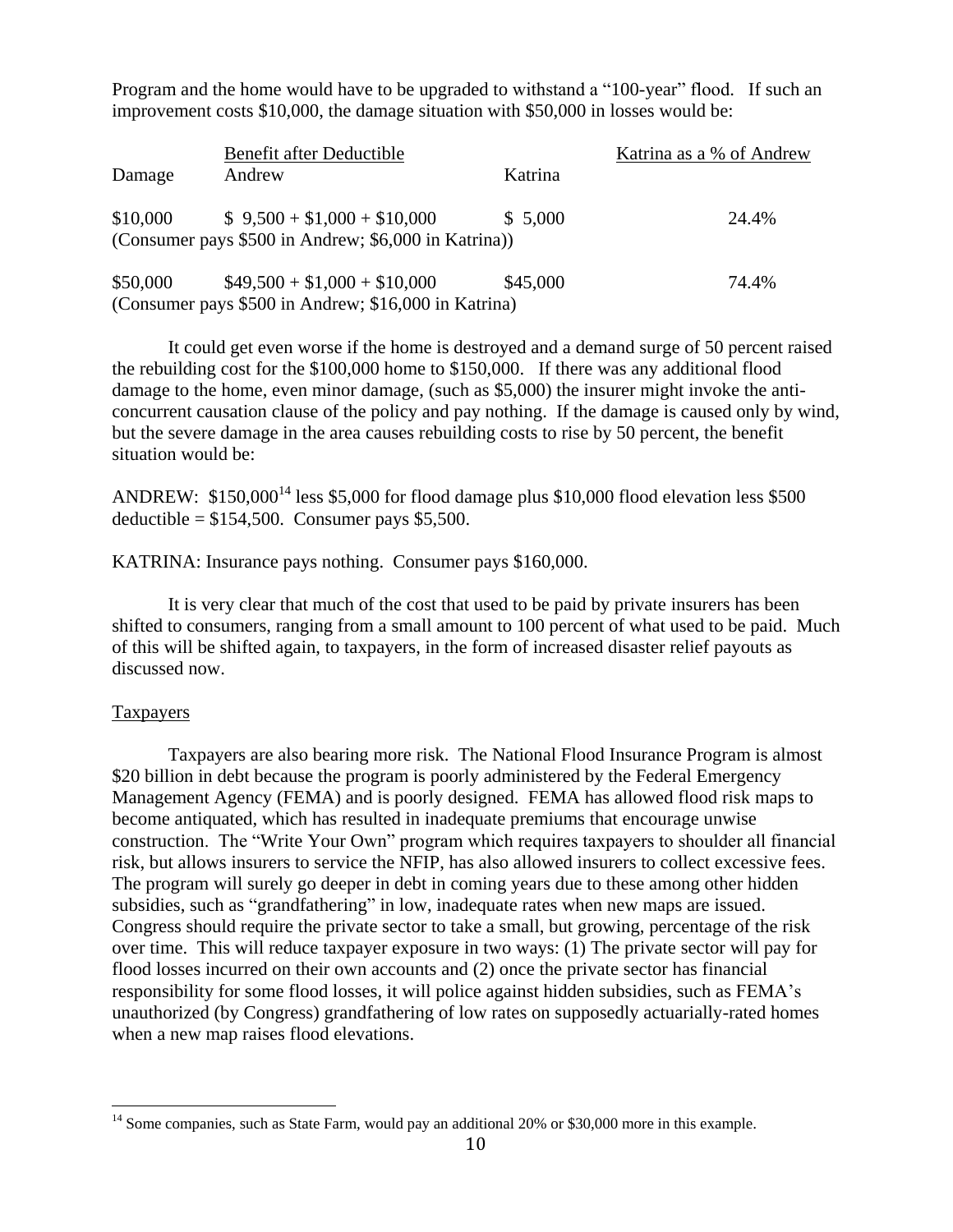The subsidy to taxpayers under TRIA has amounted to roughly \$10 billion. Although there is no need for the federal government to back terrorism risk (except for exotic risks like nuclear and biological attacks), insurers are enjoying what amounts to free reinsurance, making TRIA another example of a wasteful corporate subsidy.

When private insurance payouts decline during catastrophic weather events, it stands to reason that government disaster relief costs will increase. Hurricane Andrew generated public disaster relief payments of \$7 billion in 2009 dollars, whereas Hurricane Katrina generated \$51 billion.<sup>15</sup> Insurance payments were twice as high for Katrina as for Andrew but disaster relief payments were over seven times higher. In 2008, with Hurricanes Gustav and Ike, among others, federal disaster relief was \$13 billion (2009 dollars). When storms like these eclipse Andrew in the amount of government disaster relief that is paid out, it is hard not to conclude that a major cause of this increased taxpayer burden is the reduction in risk carried by insurers. The total cost of disaster relief from 1990 to 1999 was \$40 billion; from 2000 to 2010 it was more than double, at \$94 billion (all in 2009 dollars).

Because private insurers have fled America's coasts, many homes are insured through state pools. In Florida, Florida Citizens' Property Insurance Corporation (CPIC), the state pool, covers 1.5 million homes. If a storm or series of storms depletes Citizens' rather healthy reserves, assessments may be placed on other property-casualty companies in the state to address the shortfall. The state has the authority, since assessments are limited, to finance loss payments via tax-exempt bonds. State taxpayers could be at some risk if Citizens' or the CAT Fund (also backed by the state) ever ran out of money, even though this possibility has become less likely as the state has built up reserves. In California, earthquake risk is mostly written through the California Earthquake Authority, an entity similar to Florida Citizens, where state taxpayers may be exposed in extreme events.

### **RECOMMENDATIONS**

 $\overline{a}$ 

There are many conclusions to be drawn from the reduced losses that insurers have experienced in recent years. The prime conclusion is that the insurance industry has moved from its historic role as a calculated risk-taker to one of a risk-avoider, exposing consumers and taxpayers to much higher costs. Not only have insurers insulated themselves from their historic share of hurricane risk, they have made no serious effort to write flood risk and terrorism risk, which are entirely backed by federal taxpayers.

Although insurers have become adept at shifting the cost of catastrophe losses to others, they still use catastrophic weather events to advocate for measures that would shift risk even more, such as higher rates, or putting more policyholders in pools or created taxpayer-supported entities. Thus, many consumers exposed to catastrophe weather risk are also vulnerable to insurer attempts to unjustifiably increase rates or hollow out coverage.

### **Recommendations for the States**

CFA recommends that the states carefully examine national data on limited catastrophe losses and excessive surplus before approving any insurer requested rate increases. State

<sup>&</sup>lt;sup>15</sup> Database maintained by Congressional Research Service based upon US Budget documents and appropriation statutes, Table 1 of "Disaster Relief Funding and Emergency Supplemental Appropriations, CRS, May 24, 2010.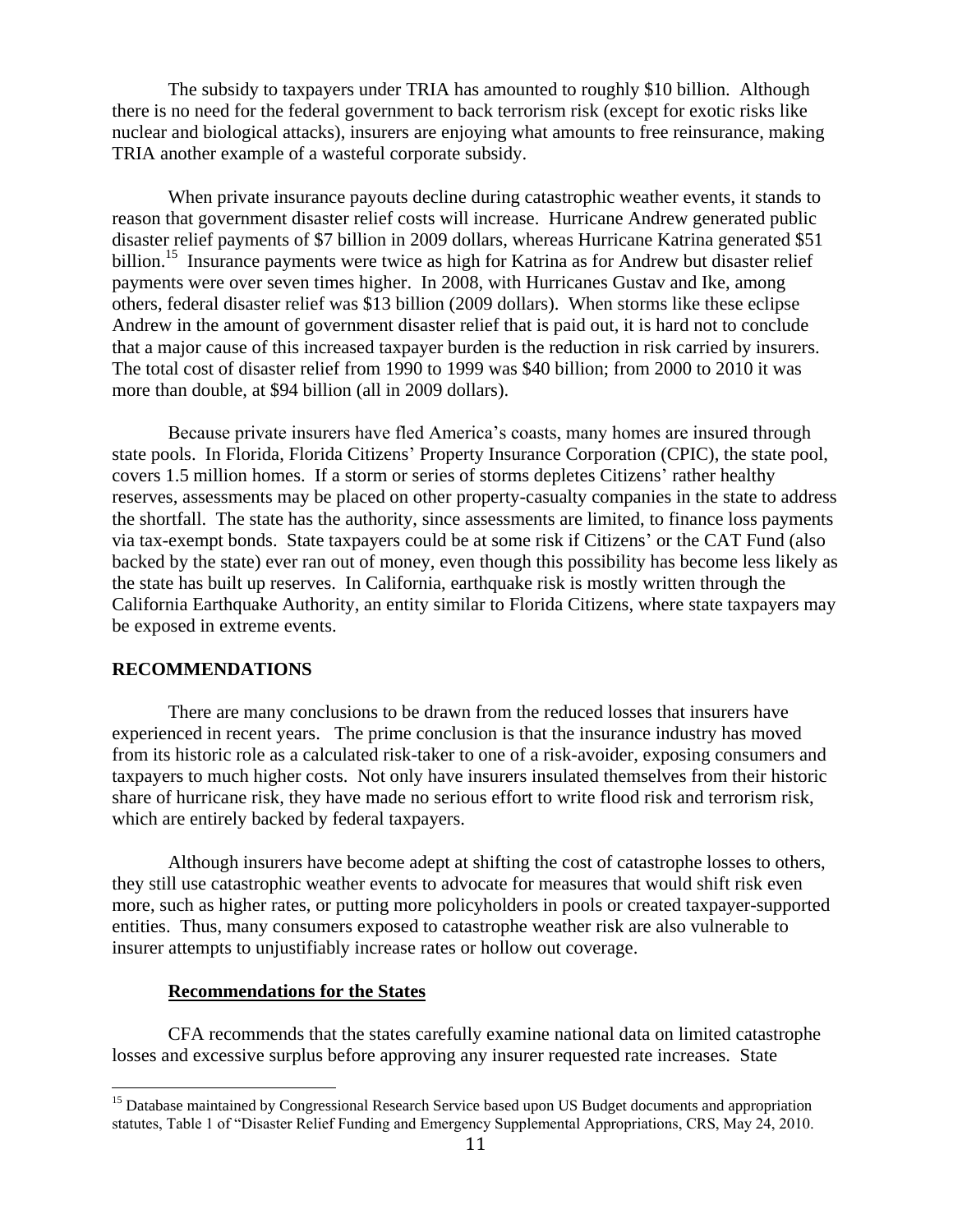insurance commissioners should be on guard against unwarranted attempts by insurers to use catastrophe losses as part of their rationale for jacking up rates.

We recommend that states carefully review the reasons why insurers are dumping risks into state pools and to take action to stop insurers from unjustifiably refusing to cover qualified homeowners. It is unnecessary for any more dumping to occur since insurers have now twice purged their portfolios of risk, once after Hurricane Andrew and again after Hurricane Katrina. States should also look at the high prices being charged to homeowners in their states in light of the fact that, in the aftermath of Andrew, insurers made major adjustments to pricing, dumped risk, reduced coverages and significantly reduced their hurricane risk exposure. Repeating these adjustments in the wake of 2004/5 storms was really more about gouging than correction. Rates requested by insurers in non-competitive markets after hurricanes can easily be excessive, violating sound actuarial principles. The coastal states must revisit hurricane pricing in recognition of the fact that the industry has mastered hurricanes on a national basis as evidenced by the almost negligible impact of Hurricane Katrina on their national results, a vast change compared to results during Hurricane Andrew, a smaller event. States should ban the use of nonscientific pricing models, such as short-term catastrophe models.

States should ban use of anti-concurrent causation clauses and any other attempt by insurers to build a "trap-door" hidden in the policy, through which coverage can unexpectedly fall when policyholders most need help.

States should not allow hurricane deductibles to apply unless a storm is classified as a hurricane throughout its journey through the state, from entry to exit. It is impossible to tell where a hurricane exactly becomes a tropical storm within a state so this ambiguity must be decided to the benefit of the consumers who have bought the coverage, not insurers who are compensated for being risk-takers.

States should adopt the California approach to consumer participation in regulatory proceedings, where consumers can receive reimbursement from the filing insurer to hire experts (like actuaries, lawyers and economists) if they make a "substantial contribution" to a case. They receive no compensation if they do not make a substantial contribution, so consumer groups in California study filings prior to risking an intervention very carefully. Costs paid by the insurers for such intervention would be allowed to be included as part of the rate filing.

States should make sure that they have all the data they need to monitor the home insurance market, including data by census track on who is writing and where, non-renewal patterns, etc. This will allow regulators to make informed decisions about whether markets in their states are truly competitive.

Coastal states should join together to form an interstate compact to deal with common issues stemming from their shared hurricane risk. A pool of states with common policies could allow states to spread risk and lower costs by developing common pools and provide consumers and insurers with consistent requirements. A common approach would also better position states – especially small ones – to resist coercive efforts by insurers to weaken regulatory protections for consumers. For example, after the hurricanes of 2004/5, several smaller states (AL, MS and LA) were pressured by insurers with threats of withdrawal to take actions that would harm consumers in those states.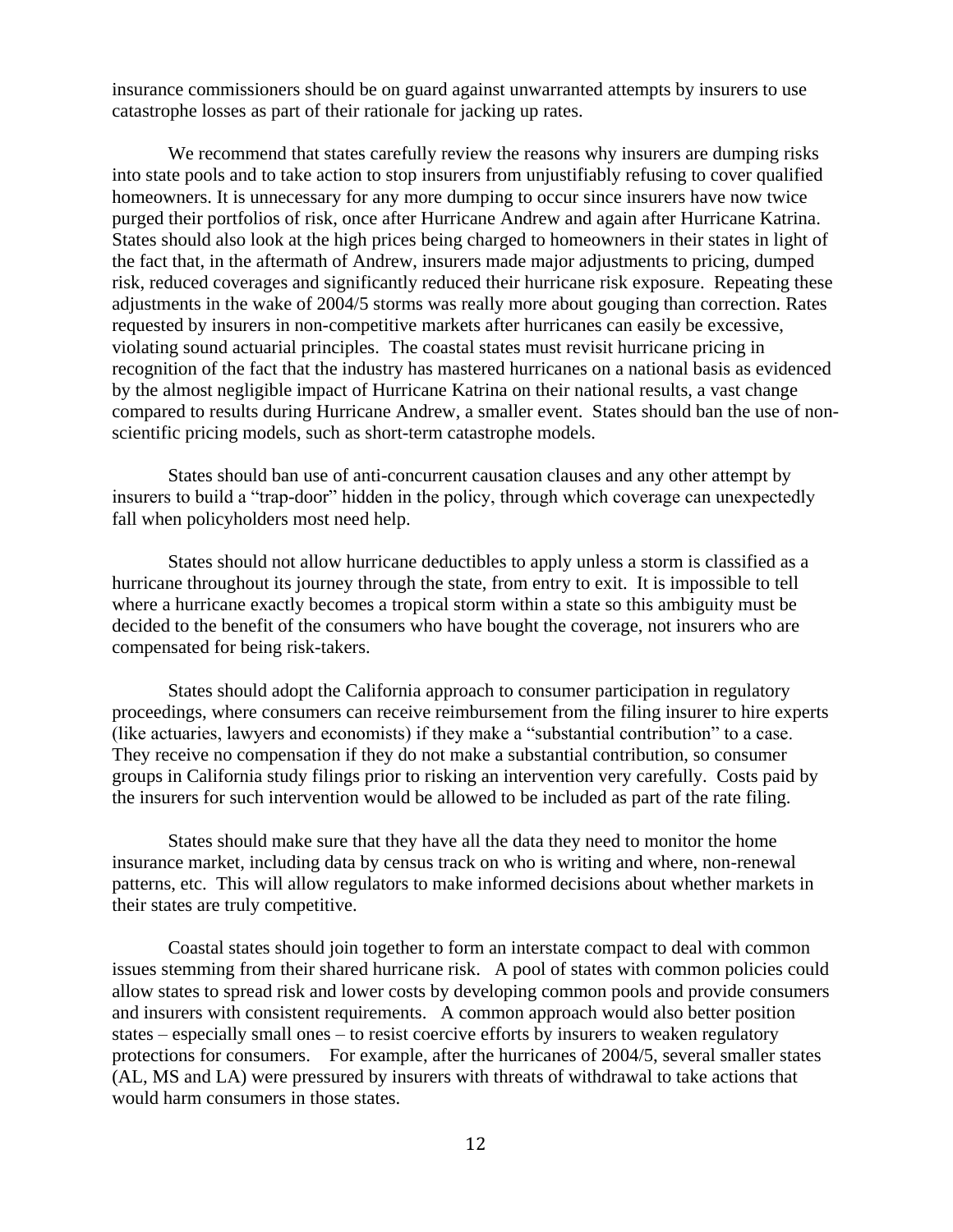One action a consortium of coastal states could take is to create a regulatory model for calculating hurricane risk to test the reliability of insurer-proposed catastrophe premiums in rates.

Using the model, states could create a stand-by reinsurance mechanism that would sell reinsurance to insurers at 50 percent more than actuarial rates developed by the model, which would keep premiums in check during the non-competitive phase of the insurer cycle or after hurricane events when reinsurers often gouge. When private reinsurance is reasonably priced at or near the actuarial level, the state back-up would not kick in. Florida successfully did sell reinsurance to the industry after the 2004/5 storms and now has, through premium accumulation and bonding, no real risk for its reinsurance. At the same time, policyholders saved about 15 percent of premiums because Florida requires insurers to use their reinsurance (or at least adopt the cost of that state reinsurance or less in home insurance ratemaking). This system temporarily replaced private reinsurance in Florida, which was priced at four to five times the actuarial rate in the non-competitive reinsurance market after 2004 and 2005 storms.

States should also develop model language that would be required in every minimum insurance policy sold in the region. Among other things, this language should remove the anticoncurrent causation clauses from use and clarify exceptions and exclusions in coverage. Coverage above the minimum would be allowed to be sold to consumers with pricing for such enhancements made clear to the policyholder.

### **Recommendations for the Federal Government**

The fact that insurers do not take financial risk for either flood or terrorism insurance is a huge policy error. With the NFIP, it tempts unscrupulous insurers to illegitimately shift wind risk to the flood program. With both programs, taxpayers are required to pick up huge risks that private insurers are more than capable of identifying and backing. Taxpayers deserve to have at least some of this risk removed from them, particularly at this time of economic stress, and a search for ways to cut federal spending. We recommend that Congress limit the exposure of taxpayers to terrorism risk to only extreme events such as nuclear, chemical or biological events exceeding a 100 billion threshold. TRIA should be amended to only cover losses caused by nuclear, biological or chemical attacks that exceed \$100 billion.

We recommend that the National Flood Insurance Program bills currently under consideration be amended to require a study on how to involve the private sector in sharing the risk from the first dollar of loss, perhaps starting with a low, but increasing, percentage of the risk for insurers wishing to participate in the NFIP as "Write Your Own" companies.<sup>16</sup> FEMA should also lower the excessive WYO servicing fees that create a windfall for the WYO companies at taxpayer expense. Recommendations for private reinsurers to cover losses only above the federal insurance coverage that is offered should be rejected, as they will only add the cost of reinsurers' overhead and profit to the program over time. It does not make sense to have the relatively tiny reinsurance industry backing up the federal government, at the same time as insurers are pushing for a federal backstop for their wind exposure. Logically, a smaller entity should not be backing up a bigger one, which argues for a private NFIP role at the low end of flood loss spectrum, not at the high end. If the program were privately reinsured, it would most

<sup>&</sup>lt;sup>16</sup> See June 23, 2011 Testimony given by Travis Plunkett to the US Senate Banking Committee on the

<sup>―</sup>Authorization of the National Flood Insurance Program‖ for detailed comments on CFA's recommendations.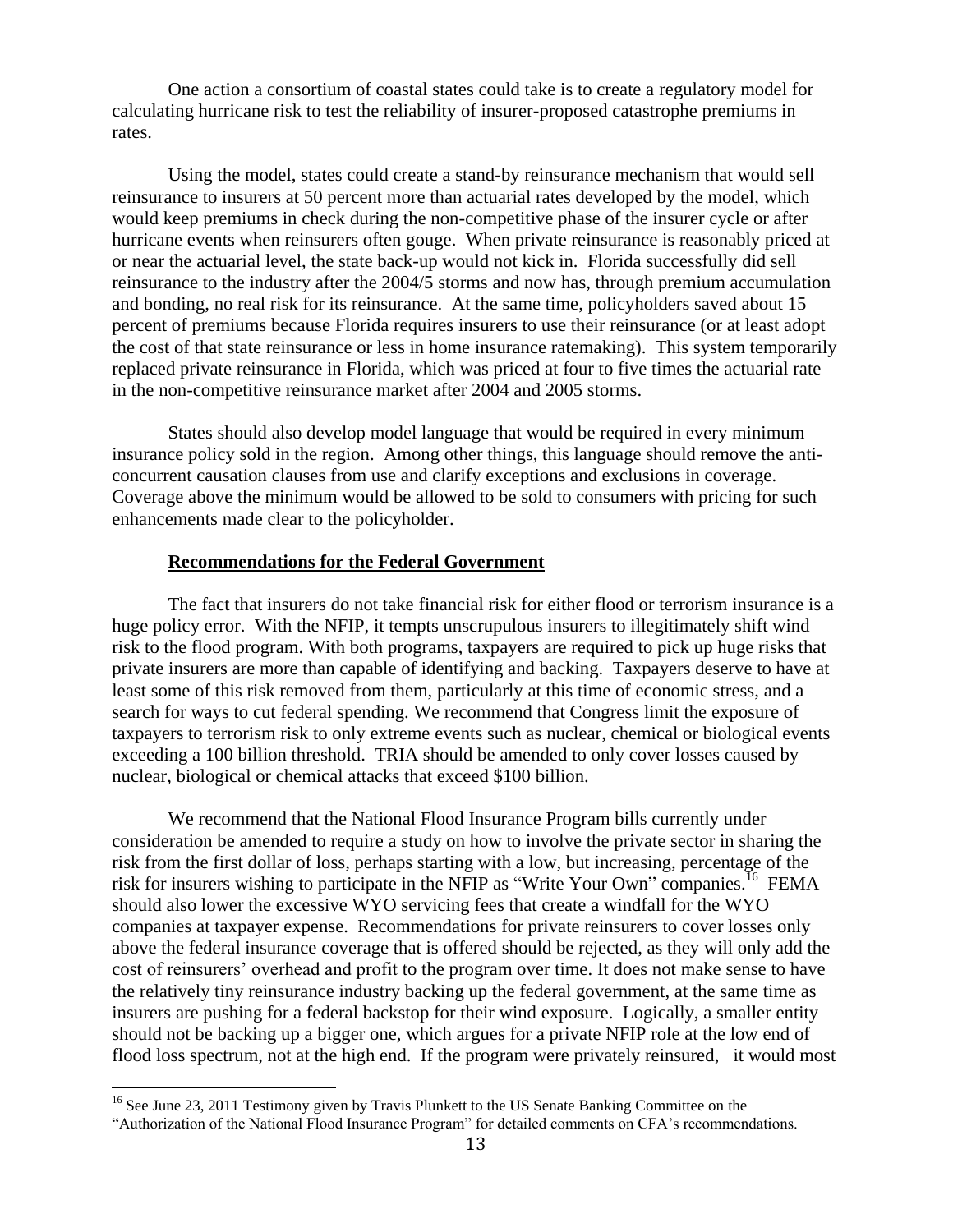likely add the unnecessary cost of the overhead and profit the reinsurers receive to the cost of the program, requiring more taxpayer expenditures over time. Further, if significant events occur, reinsurers are likely to either retrench or severely raise prices, just when reinsurance is most needed, as they do with wind coverage.

Data on home insurance in a format similar to what is required of banks under the Home Mortgage Disclosure Act (HMDA) should be collected by the Federal Insurance Office (FIO) and made available to the states and to the public. This would allow detailed analysis of why certain markets are stressed, which insurers are doing their best to serve markets in stressed areas and which are causing problems. This would enable policyholders to craft solutions based on solid statistical evidence. It would also allow analysis of markets to see if low- and moderateincome areas are being properly served.

We recommend that the federal government assist the states in forming an interstate compact to regulate hurricane insurance by authorizing such a combined effort and by taking action to assist the states in several ways, including:

- Offering the expertise of the federal government (entities like FEMA, NOAA, etc.) to the group of coastal states. These experts could help develop the regulatory hurricane model for states to use in regulating insurance and in developing stand-by reinsurance pricing.
- Offering bridge loans at low-interest when stand-by reinsurance is used, if such use suffers losses due to timing risk (such as a large storm in the early years of the development of reserves.) These loans would be required to be fully repaid over reasonable time periods.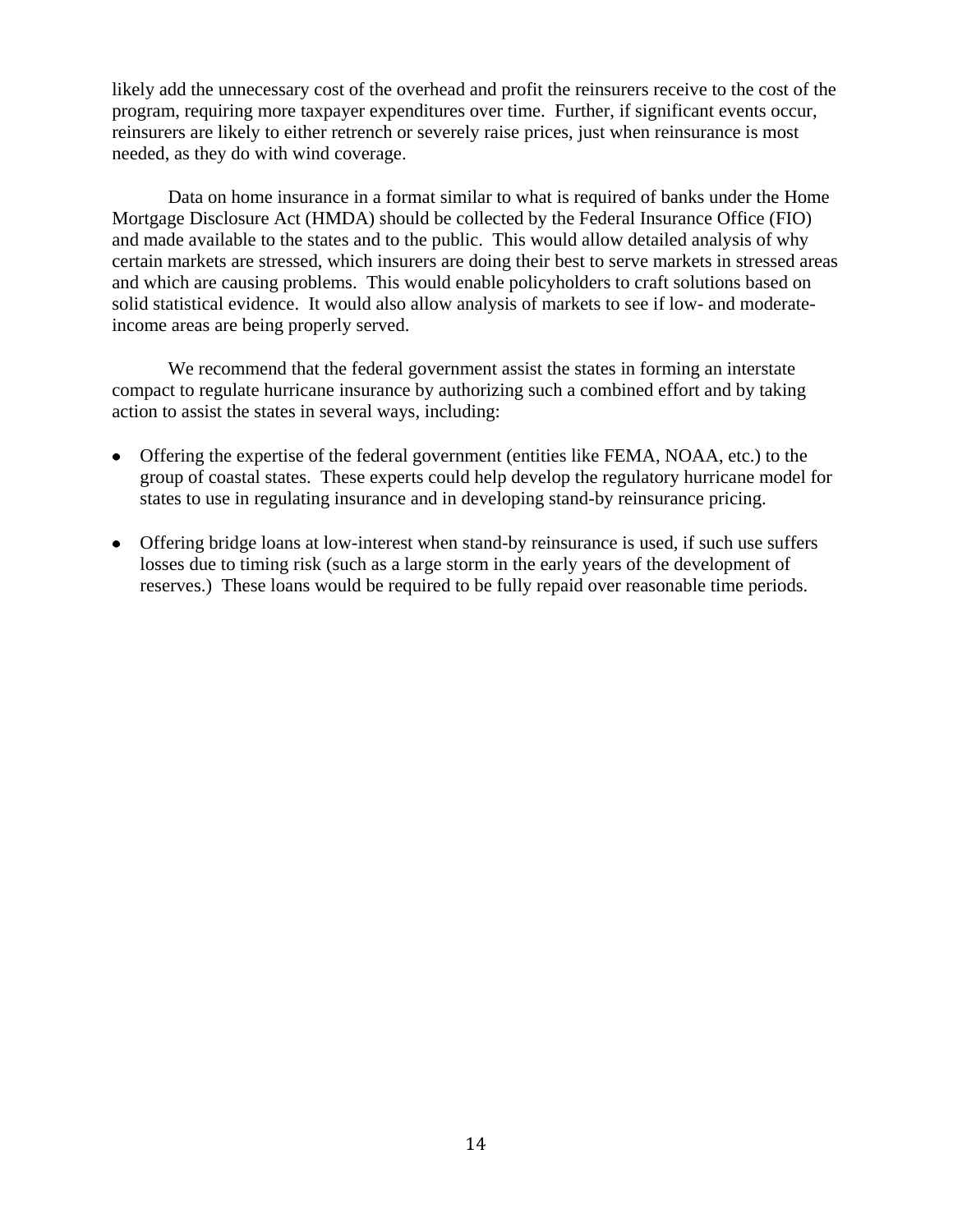# **ADDENDUM A**

# **DATA UNDERLYING THE CHARTS FOUND IN THE BODY OF THIS REPORT**

| <b>COLUMN1</b> | <b>COLUMN 2</b> | COL 3       | <b>COLUMN 4</b> | COL 5  |                          |
|----------------|-----------------|-------------|-----------------|--------|--------------------------|
| <b>YEAR</b>    |                 |             |                 |        |                          |
|                | Total P/C       |             |                 |        |                          |
|                | Op Inc/Prem     |             |                 |        |                          |
| 1967           | 4.6%            |             |                 |        |                          |
| 1968           | 3.7%            |             |                 |        |                          |
| 1969           | 2.3%            |             |                 |        |                          |
| 1970           | 5.0%            |             |                 |        |                          |
| 1971           | 9.3%            |             |                 |        |                          |
| 1972           | 9.9%            |             |                 |        |                          |
| 1973           | 7.6%            |             |                 |        |                          |
| 1974           | 2.2%            |             |                 |        |                          |
| 1975           | $-0.7%$         |             |                 |        |                          |
| 1976           | 4.2%            |             |                 |        |                          |
| 1977           | 10.1%           | <b>YEAR</b> |                 |        |                          |
| 1978           | 10.9%           |             |                 |        |                          |
| 1979           | 9.2%            |             | P/C L/R         | HO L/R |                          |
| 1980           | 8.2%            |             |                 |        |                          |
| 1981           | 7.1%            | 1981        | 66.8%           | 63.0%  |                          |
| 1982           | 4.5%            | 1982        | 69.4%           | 64.5%  |                          |
| 1983           | 2.5%            | 1983        | 70.7%           | 63.7%  |                          |
| 1984           | $-3.4%$         | 1984        | 77.1%           | 66.4%  |                          |
| 1985           | $-4.2%$         | 1985        | 77.0%           | 70.7%  |                          |
| 1986           | 3.2%            | 1986        | 70.2%           | 61.9%  |                          |
| 1987           | 7.3%            | 1987        | 66.6%           | 56.0%  |                          |
| 1988           | 8.0%            | 1988        | 66.4%           | 59.1%  |                          |
| 1989           | 5.0%            | 1989        | 69.2%           | 70.9%  |                          |
| 1990           | 5.2%            | 1990        | 69.4%           | 70.8%  |                          |
| 1991           | 6.2%            | 1991        | 68.5%           | 74.8%  |                          |
| 1992           | $-1.1%$         | 1992        | 74.4%           | 114.1% | <b>HURRICANE ANDREW</b>  |
| 1993           | 6.2%            | 1993        | 66.7%           | 70.9%  |                          |
| 1994           | 4.8%            | 1994        | 68.1%           | 74.9%  |                          |
| 1995           | 7.7%            | 1995        | 65.7%           | 69.6%  |                          |
| 1996           | 7.9%            | 1996        | 65.4%           | 78.6%  |                          |
| 1997           | 13.1%           | 1997        | 60.3%           | 57.3%  |                          |
| 1998           | 8.3%            | 1998        | 63.1%           | 65.3%  |                          |
| 1999           | 5.3%            | 1999        | 65.2%           | 65.0%  |                          |
| 2000           | 3.5%            | 2000        | 68.3%           | 69.0%  |                          |
| 2001           | $-4.0%$         | 2001        | 75.3%           | 79.4%  |                          |
| 2002           | 2.4%            | 2002        | 68.8%           | 68.5%  |                          |
| 2003           | 8.9%            | 2003        | 62.2%           | 59.0%  |                          |
|                |                 |             |                 |        | <b>4 FLORIDA</b>         |
| 2004           | 10.1%           | 2004        | 60.2%           | 56.5%  | <b>HURRICANES</b>        |
| 2005           | 10.5%           | 2005        | 61.6%           | 60.4%  | <b>HURRICANE KATRINA</b> |
| 2006           | 19.8%           | 2006        | 53.5%           | 50.0%  |                          |
| 2007           | 16.9%           | 2007        | 56.0%           | 55.6%  |                          |
| 2008           | 7.2%            | 2008        | 62.3%           | 74.4%  |                          |
|                |                 |             |                 |        |                          |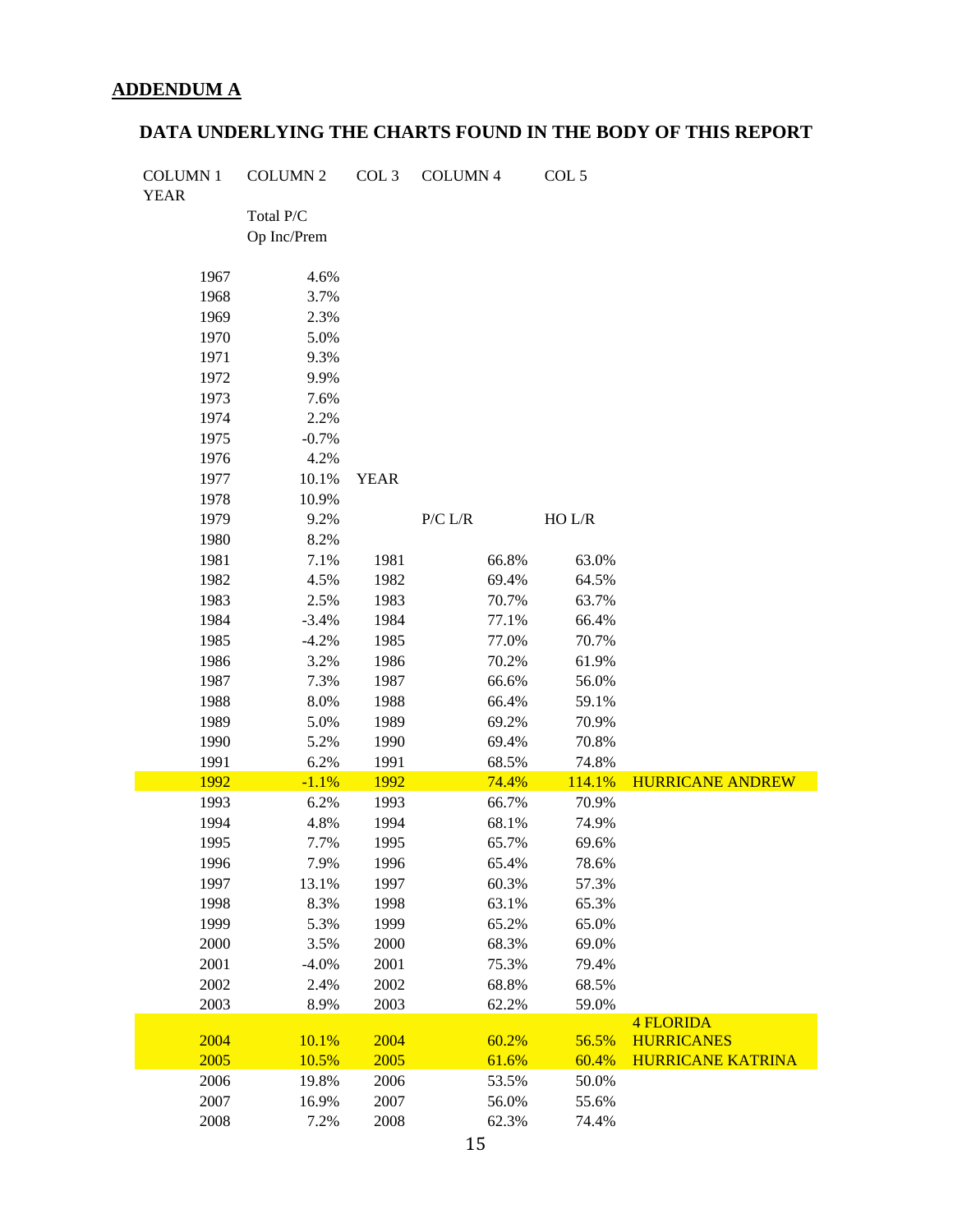| 2009 | 11.7% | 2009 | 59.5% | 65.0% |
|------|-------|------|-------|-------|
| 2010 | 9.4%  | 2010 | 60.7% | 66.3% |

Source: All data from Best's Aggregates and Averages, various years.

Columns 1 and 2 were used to create the chart showing the Property-casualty Insurance Industry's Economic Cycle over more than four decades.

Columns 3, 4 and 5 were used to create the chart showing the loss ratios for both the overall Property-casualty Insurance Industry and for homeowners insurance over a thirty-year period.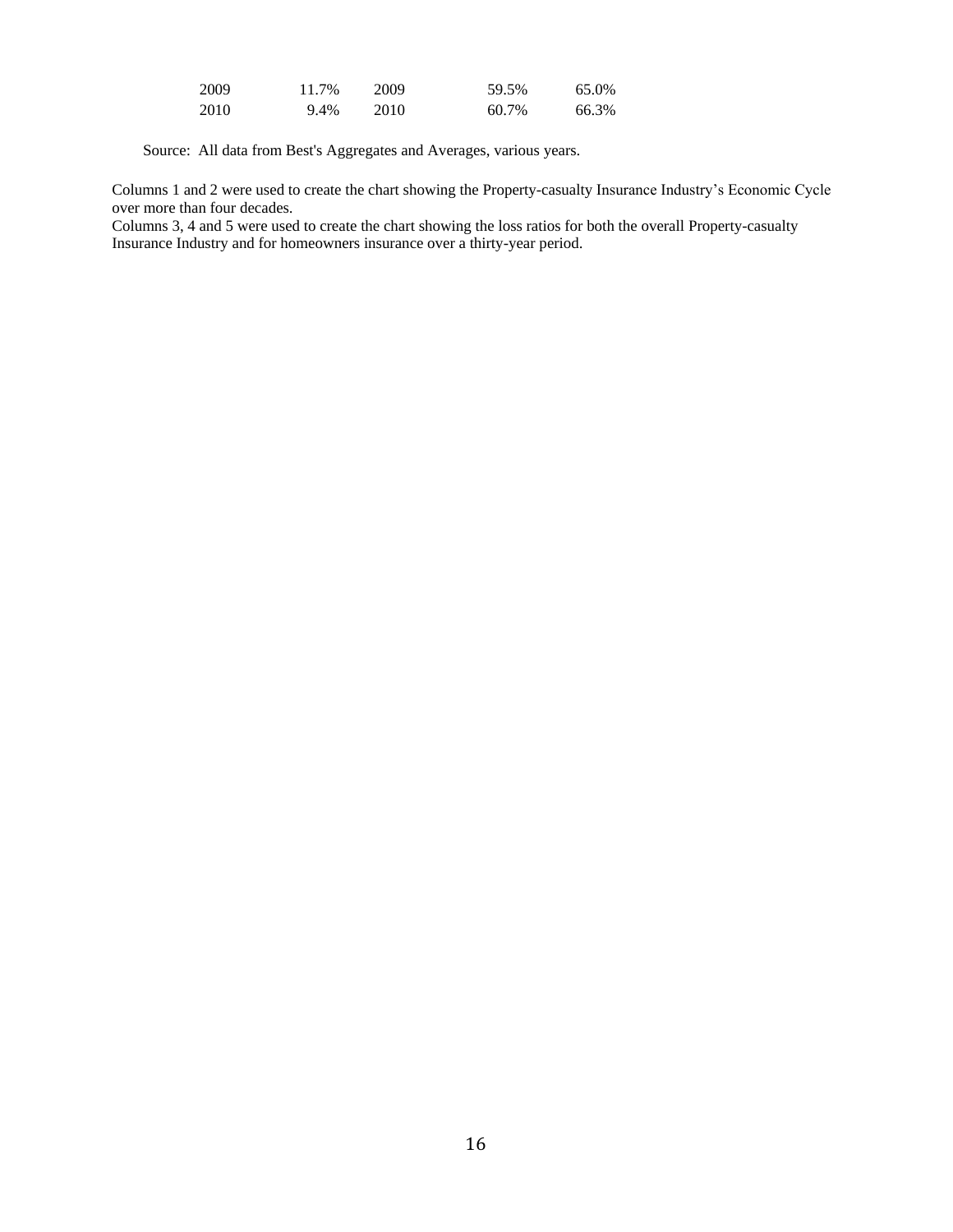# **Addendum B: Reprinted from The Los Angeles Times, November 28, 2006**

Insurance company cutbacks have left more than 1 million coastal residents scrambling to land new insurers or learning to live with weakened policies. As insurers retreat, states and homeowners are left to bear the biggest risks.

### **Massachusetts**

During the last two years, six insurers have stopped selling or renewing policies along the coast, especially on Cape Cod, leaving 45,000 homeowners to look for coverage elsewhere. Most have turned to the state-created insurer of last resort. The Massachusetts FAIR Plan, now the state's largest homeowners insurer, recently received permission to raise rates 12.4 percent.

### **Connecticut**

Atty. Gen. Richard Blumenthal has subpoenaed nine insurance companies to explain why they are requiring thousands of policyholders whose houses are near any water —coast, river or lake —to install storm shutters within 45 days or have their coverage cut or canceled.

### **New York**

Allstate has refused to renew 30,000 policies in New York City and Long Island, and suggested it may make further cuts. Other insurers, including Nationwide and MetLife, have raised to as much as 5 percent of a home's value the amount policyholders must pay before insurance kicks in, or say they will write no new policies in coastal areas.

### **South Carolina**

Agents say most insurers have stopped selling hurricane coverage along the coast. Those that still do have raised their rates by as much as 100 percent. The state-created fallback insurer is expected to more than double its business from 21,000 policies last year to more than 50,000.

### **Florida**

Allstate has offloaded 120,000 homeowners to a start-up insurer and has said it will drop more as policies come up for renewal. State-created Citizens Property, now the state's largest homeowners insurer with 1.2 million policies, was forced to use tax dollars and issue bonds to plug a \$1.6- billion financial hole due to hurricane claims. The second-largest, Poe Financial Group, went bankrupt this summer, leaving 300,000 to find coverage elsewhere. The state also has separate funds to sell insurers below-market reinsurance and cover businesses. Controversy over insurance was a major issue in this fall's election campaign, causing fissures in the dominant GOP.

### **Louisiana**

The state's largest residential insurer, State Farm, will no longer offer wind and hail coverage as part of homeowners policies in southern Louisiana. In areas where it still covers these dangers, it